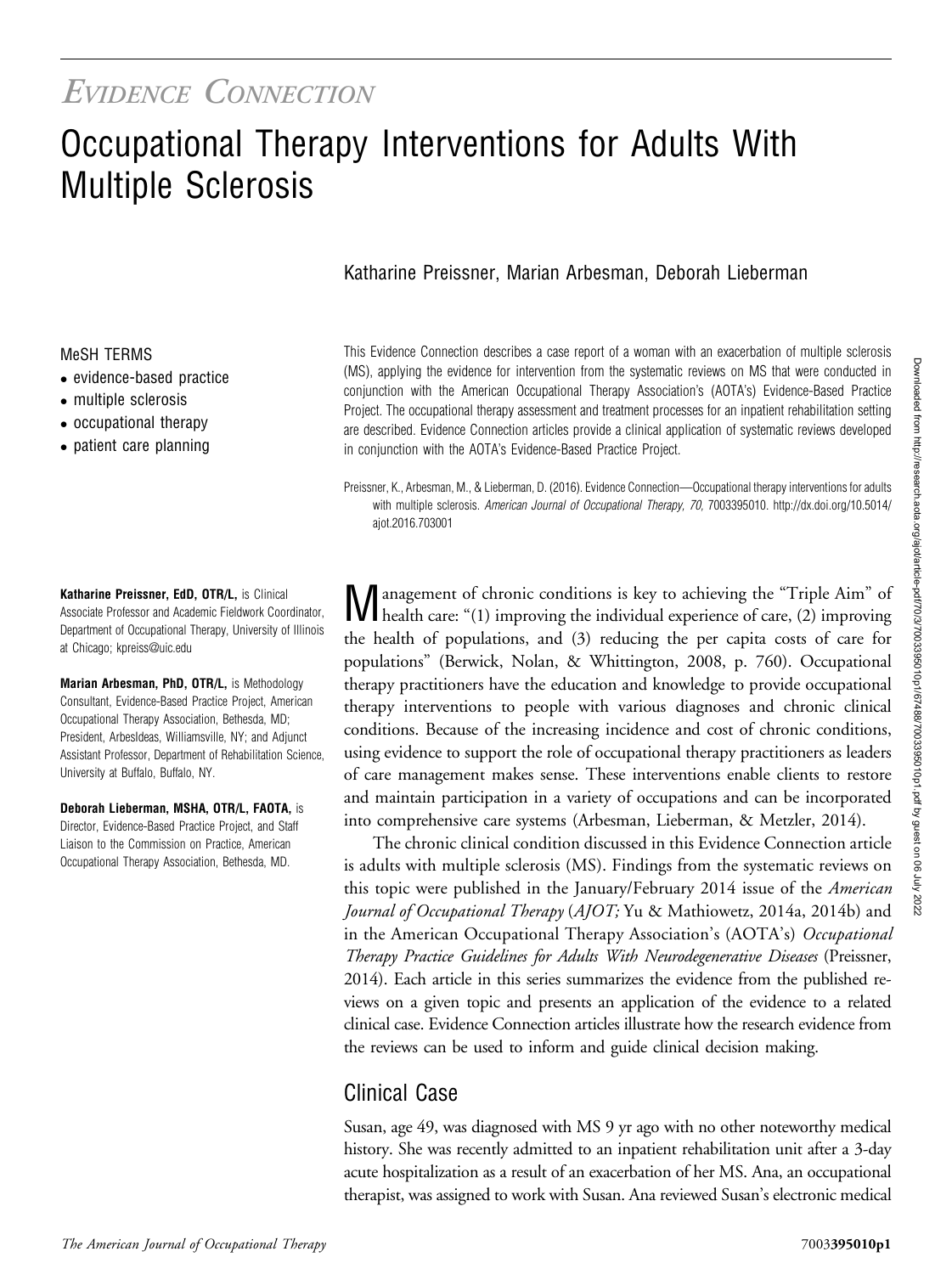record, which indicated that a few days before hospitalization, Susan had noticed that her left leg dragged a little. Susan woke up the next morning and was so off balance that she was unable to walk. Her husband took her to the emergency room, where she was diagnosed with an MS exacerbation and was admitted to the hospital. Susan stayed on an acute neurology unit for 3 days, where she received medical intervention and occupational and physical therapy evaluations. Both therapists recommended inpatient rehabilitation. The following sections describe the assessment and treatment process that Susan underwent while on the inpatient rehabilitation unit.

## Occupational Therapy Assessments and Findings

#### Assessment 1: Morning

Ana met with Susan in the morning to begin the assessment process. She started the session with an informal interview followed by administration of the Canadian Occupational Performance Measure (COPM; Law et al., 2014) to determine Susan's occupational profile. Through the interview, Ana learned that Susan lives with her husband and 19-yr-old daughter in a single-story home. Susan is home alone during the day while her husband works and her daughter attends college. Susan is currently unemployed and on disability, having previously worked as a paralegal. Before this MS exacerbation, Susan was independent with self-care activities and shared household activities with her husband and daughter. However, she recently has been experiencing fatigue, which has limited her ability to engage in self-care, household activities, shopping, and other community activities.

Susan walked with a cane both in her home and in the community. She reported that she had been attending a yoga class, which she enjoyed for both its physical benefits and social aspects, but that she stopped attending about a month ago because of fatigue. She also reported a decline in memory, which affected her daily activities, and some difficulty managing her emotions. Susan's most immediate concerns were her current inability to take care of herself and be home alone during the day.

When Ana administered the COPM, Susan identified the following five occupations as the most important (in order of importance): toilet transfers, dressing, meal preparation, bathing, and returning to her yoga class. Ana used the results from the occupational profile for the morning assessment session to administer the self-care and bathroom transfer items of the FIM<sup>TM</sup> (Uniform Data System for Medical Rehabilitation, 1997). See Table 1 for COPM and FIM scores.

#### Table 1. Assessment Scores Before and After Intervention

| Assessment                                   | Evaluation | Discharge |
|----------------------------------------------|------------|-----------|
| FIM <sup>a</sup>                             |            |           |
| Eating                                       | 4          | 7         |
| Grooming                                     | 4          | 7         |
| <b>Bathing</b>                               | 3          | 4         |
| UB dressing                                  | 4          | 5         |
| LB dressing                                  | 2          | 5         |
| Toileting                                    | 3          | 6         |
| Toilet transfers                             | 2          | 6         |
| Tub transfers                                | 2          | 4         |
| COPM <sup>b</sup> , performance/satisfaction |            |           |
| Toilet transfers                             | 2/1        | 8/8       |
| Dressing                                     | 3/2        | 7/8       |
| Meal preparation                             | 4/3        | 6/7       |
| <b>Bathing</b>                               | 5/3        | 6/6       |
| Yoga                                         | 1/2        | 4/4       |

*Note.* COPM = Canadian Occupational Performance Measure; LB = lower body;  $UB = upper body$ .

<sup>a</sup>FIM scores: 1 = total assistance, 2 = maximal assistance, 3 = moderate assistance,  $4 =$  minimal assistance,  $5 =$  supervision,  $6 =$  modified independence,  $7 =$  complete independence.  $^{b}$ COPM scores range from 1 (with great difficulty or not satisfied) to 10 (with no difficulties or completely satisfied).

#### Assessment 2: Afternoon

Ana used the afternoon session with Susan to finish the evaluation, specifically to evaluate performance skills and client factors. She administered the Assessment of Motor and Process Skills (AMPS; Fisher & Jones, 2012) to assess performance skills. Susan chose two tasks that were meaningful and relevant to her: making a grilled cheese sandwich and washing dishes. The results of the AMPS indicated that Susan was unsafe performing these tasks and required frequent physical assistance. She had difficulty stabilizing her body; reaching for, grasping, lifting, and transporting task objects; and maintaining endurance during both tasks. Because fatigue was a major client factor that limited Susan's occupational performance, Ana administered the Fatigue Severity Scale (Krupp, LaRocca, Muir-Nash, & Steinberg, 1989), a nine-item questionnaire. Susan received a score of 6.8, which indicated that she experienced substantial fatigue.

Using Susan's interests and goals, the assessment results, and the discharge plan for returning home and being alone during the day, Ana wrote treatment goals that focused on maximizing independence and safety for self-care skills, bathroom transfers, and simple meal preparation and supporting Susan's desire to return to her yoga class. Ana reviewed the evidence from the January/February 2014 issue of AJOT (Yu & Mathiowetz, 2014a, 2014b) and AOTA's Occupational Therapy Practice Guidelines for Adults With Neurodegenerative Diseases (Preissner, 2014) and incorporated it into the occupational therapy interventions described next.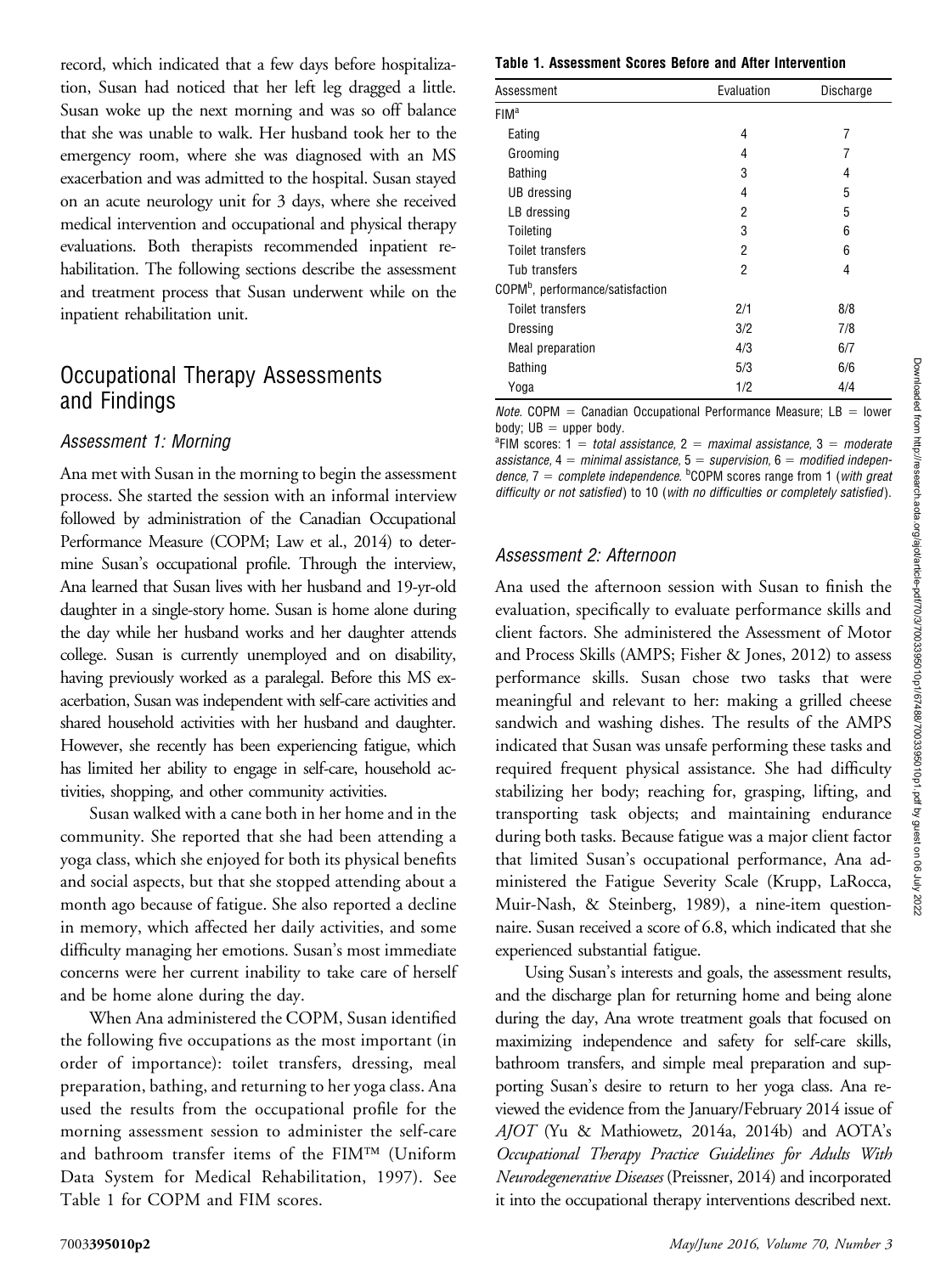# Occupational Therapy Intervention

Ana provided two daily sessions of occupational therapy during Susan's 8-day rehabilitation stay. These sessions included instruction in modified approaches to self-care to promote independence and safety, instruction and guided practice in the use of adaptive equipment (e.g., sock aid) and durable medical equipment (e.g., grab bars around the toilet), education about the energy conservation strategies included in the Managing Fatigue program (Packer, Brink, & Sauriol, 1995), memory training to support activities of daily living and instrumental activities of daily living, education about strategies for emotional regulation, and the creation of a physical activity home exercise program in collaboration with Susan's physical therapist.

#### Sample Intervention 1

Susan identified toilet transfers, dressing, and bathing as occupations that were most important to her and reported that fatigue limited her ability to participate in many activities. Therefore, Ana conducted daily morning self-care sessions with Susan, with a focus on promoting Susan's performance and satisfaction with these tasks while also teaching fatigue management strategies from Packer et al.'s (1995) Managing Fatigue program. This program includes 14 fatigue management strategies, of which Ana used the following to help Susan achieve her goals:

- Change the position of body to do an activity. Ana taught Susan to sit while dressing and to use a tub transfer bench to conserve energy.
- Simplify activities so they require less energy. Ana taught Susan to set her clothes out the night before so that morning dressing would require less energy.
- Use adaptive equipment, gadgets, or energy-saving devices. Ana instructed Susan in the use of a sock aid, reacher, raised toilet seat, and tub transfer bench to conserve energy.
- Rest before becoming fatigued. With MS fatigue, it is more effective to rest before an activity to "bank" energy than to become overly fatigued and then try to recover. Therefore, Ana ordered an early breakfast tray everyday so that Susan could eat her breakfast, rest, and have enough energy for her morning self-care routine therapy session.

#### Sample Intervention 2

To address Susan's memory changes, Ana trained Susan in the use of the Story Memory Technique (SMT; Chiaravalloti, DeLuca, Moore, & Ricker, 2005). SMT involves the use of visualization (i.e., imagery) and context (e.g., a story) to enhance memory in everyday life. For example, Ana taught Susan to create a story about five items that she wanted to ask her family to bring to her in the rehabilitation unit.

#### Sample Intervention 3

To address Susan's goal of returning to her yoga class, Ana asked Susan to describe the various poses typically performed during the class, which Ana then analyzed and modified given Susan's current level of function. Susan then practiced each pose, and they adjusted each as needed. Together, Ana and Susan created a home program of progressive modified poses for Susan to practice at home. In addition, Ana provided recommendations in the use of fatigue management techniques that could enhance Susan's ability to fully participate again in her yoga class.

#### Sample Intervention 4

During the assessment process, Susan indicated that she had difficulty with the emotional aspects of living with MS. She therefore participated in "Mood Masters," a group on the rehabilitation unit that is led by an occupational therapist. This group focuses on helping patients with emotional regulation through group discussion, goal setting, and short practice assignments. Desired outcomes of the group include improved mood, reduced levels of depression, reduced stress, and greater self-efficacy for managing emotions. During one of the group sessions, Susan disclosed to the other group members that she sometimes feels depressed and mourns the life that she had before her MS diagnosis. She received support from the other group members and suggestions about how to manage her emotions, such as talking with other people with MS or writing a gratitude journal.

## Conclusion

Through the use of evidence-based, occupation-focused, and client-centered occupational therapy interventions, Susan met her goals by the end of her 8-day inpatient rehabilitation stay. Her reported levels of performance and satisfaction on the COPM improved several points for each of the occupations that she identified as most important. Her FIM scores for the self-care items and bathroom transfers improved between 1 and 4 points each (see Table 1). Susan also achieved her overall goal of being able to be home alone while her husband worked and her daughter was at school.

Ana's discharge recommendations included outpatient occupational therapy to continue to maximize Susan's participation in valued occupations. She also referred Susan to a 6-wk, group-based Managing Fatigue